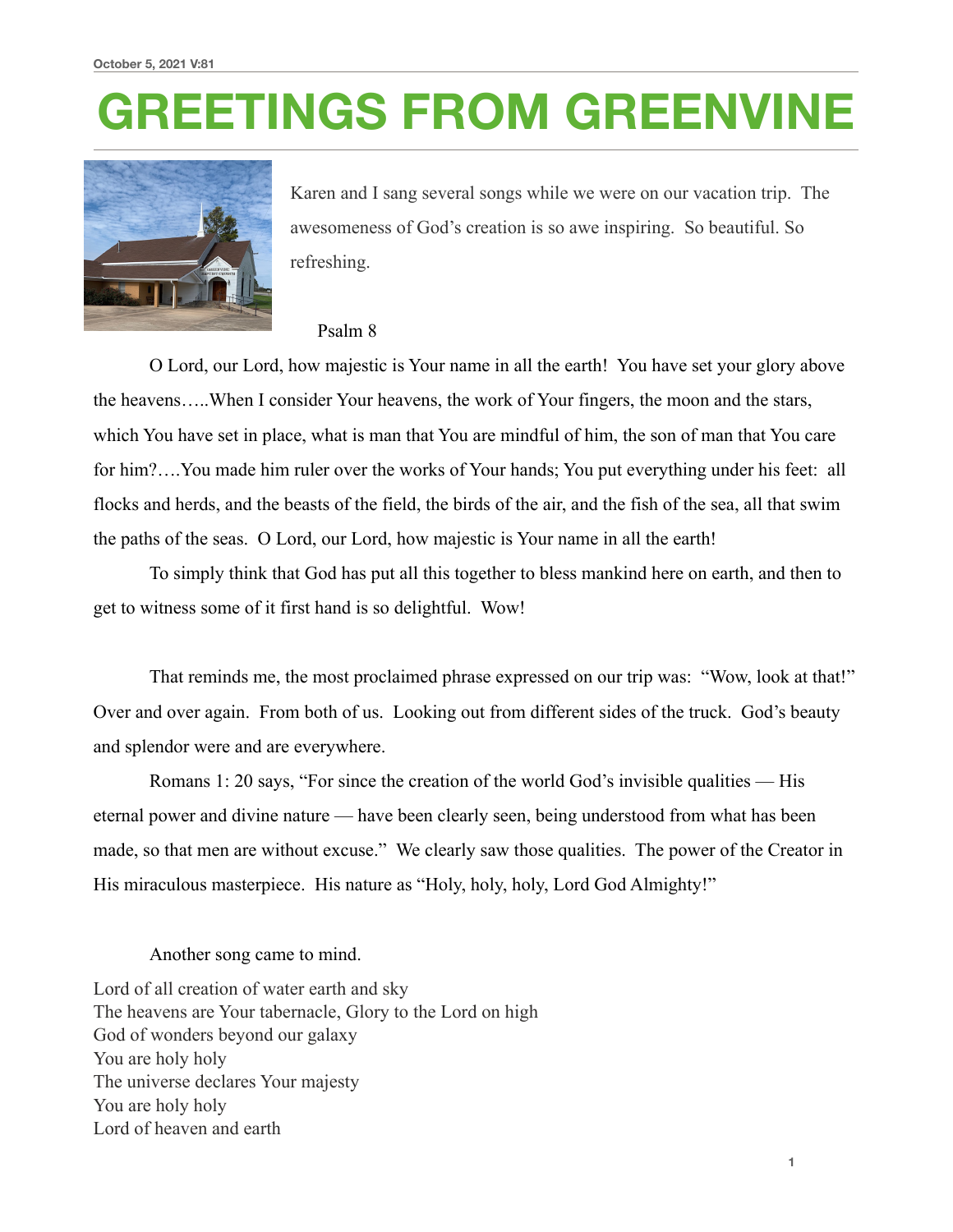**October 5, 2021 V:81** Lord of heaven and earth

Early in the morning I will celebrate the light When I stumble in the darkness I will call Your name by night

God of wonders beyond our galaxy You are holy holy Precious Lord reveal Your heart to me Father hold me hold me The universe declares Your majesty You are holy holy holy holy

God of wonders beyond our galaxy You are holy holy Precious Lord reveal Your heart to me Father hold me hold me

**Hallelujah (to the Lord of heaven and earth) Hallelujah (to the Lord of heaven and earth) Hallelujah (to the Lord of heaven and earth) Hallelujah (to the Lord of heaven and earth)** 

I feel that I must write out Psalm 104. One of my favorites and so descriptive of our God, Creator.

Bless the LORD, O my soul! O LORD my God, you are very great! You are clothed with splendor and majesty, covering yourself with light as with a garment, stretching out the heavens like a tent. He lays the beams of his chambers on the waters; he makes the clouds his chariot; he rides on the wings of the wind; he makes his messengers winds, his ministers a flaming fire. He set the earth on its foundations, so that it should never be moved. You covered it with the deep as with a garment; the waters stood above the mountains. At your rebuke they fled; at the sound of your thunder they took to flight. The mountains rose, the valleys sank down to the place that you appointed for them. You set a boundary that they may not pass, so that they might not again cover the earth. You make springs gush forth in the valleys;

they flow between the hills; they give drink to every beast of the field; the wild donkeys quench their thirst. Beside them the birds of the heavens dwell; they sing among the branches. From your lofty abode you water the mountains; the earth is satisfied with the fruit of your work. You cause the grass to grow for the livestock and plants for man to cultivate, that he may bring forth food from the earth and wine to gladden the heart of man, oil to make his face shine and bread to strengthen man's heart. The trees of the LORD are watered abundantly, the cedars of Lebanon that he planted. In them the birds build their nests; the stork has her home in the fir trees. The high mountains are for the wild goats; the rocks are a refuge for the rock badgers. He made the moon to mark the seasons; the sun knows its time for setting. You make darkness, and it is night,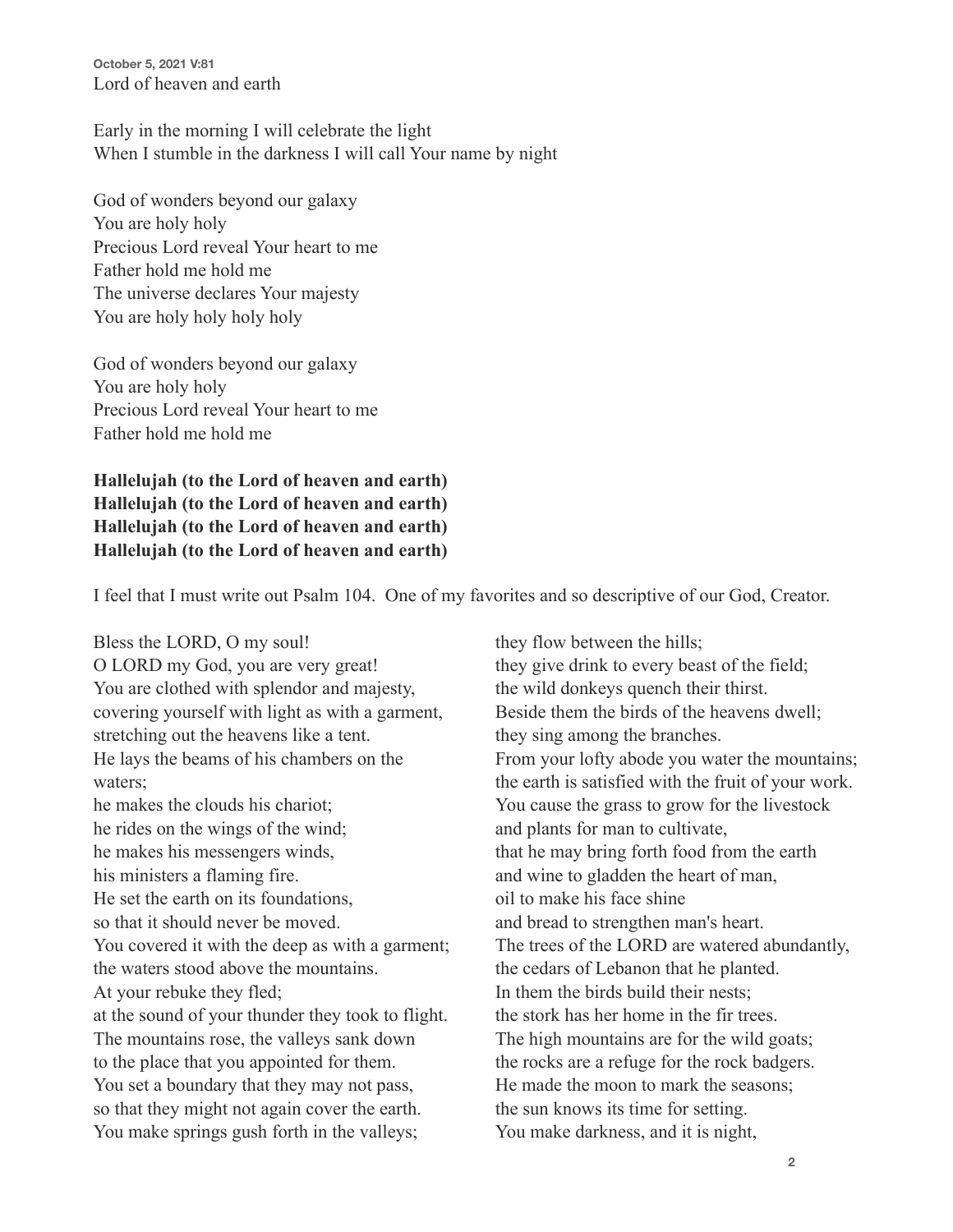**October 5, 2021 V:81** when all the beasts of the forest creep about. The young lions roar for their prey, seeking their food from God. When the sun rises, they steal away and lie down in their dens. Man goes out to his work and to his labor until the evening. O LORD, how manifold are your works! In wisdom have you made them all; the earth is full of your creatures. Here is the sea, great and wide, which teems with creatures innumerable, living things both small and great. There go the ships, and Leviathan, which you formed to play in it. These all look to you, to give them their food in due season. When you give it to them, they gather it up; when you open your hand, they are filled with good things. Tell of All His Wondrous Works

When you hide your face, they are dismayed; when you take away their breath, they die and return to their dust. When you send forth your Spirit, they are created, and you renew the face of the ground. May the glory of the LORD endure forever; may the LORD rejoice in his works, who looks on the earth and it trembles, who touches the mountains and they smoke! I will sing to the LORD as long as I live; I will sing praise to my God while I have being. May my meditation be pleasing to him, for I rejoice in the LORD. Let sinners be consumed from the earth, and let the wicked be no more! Bless the LORD, O my soul! Praise the LORD!

Our God is an awesome God. He reigns in heaven and earth. Our God is an awesome God.

More to come from Karen's point of view next week. Blessings. Karen & Jack

### **Announcements**

- Wednesday Night Bible Study -Wednesday nights @ 6pm
- Greenvine's Girls of Grace Tuesday September 14, 2021@ 6pm
- Serve Burton Bridge meal and provide desserts Friday October 22
- Greater Things Gala Friday October 22, 2021 benefiting Adult and Te\en Challenge
- Greenvine's Girls of Grace Workday Preparing art project for retreat Saturday Oct 23, @ 9:30am
- Men's Prayer Breakfast Wednesday October 27, @ 7am
- Southern Association Women's Retreat November 5-7, 2021 Sandy Creek Bible Camp
- Taco Stack at Blinn Wednesday November 17
- Women's Bake Sale Supporting Chain of Love Sunday November 21